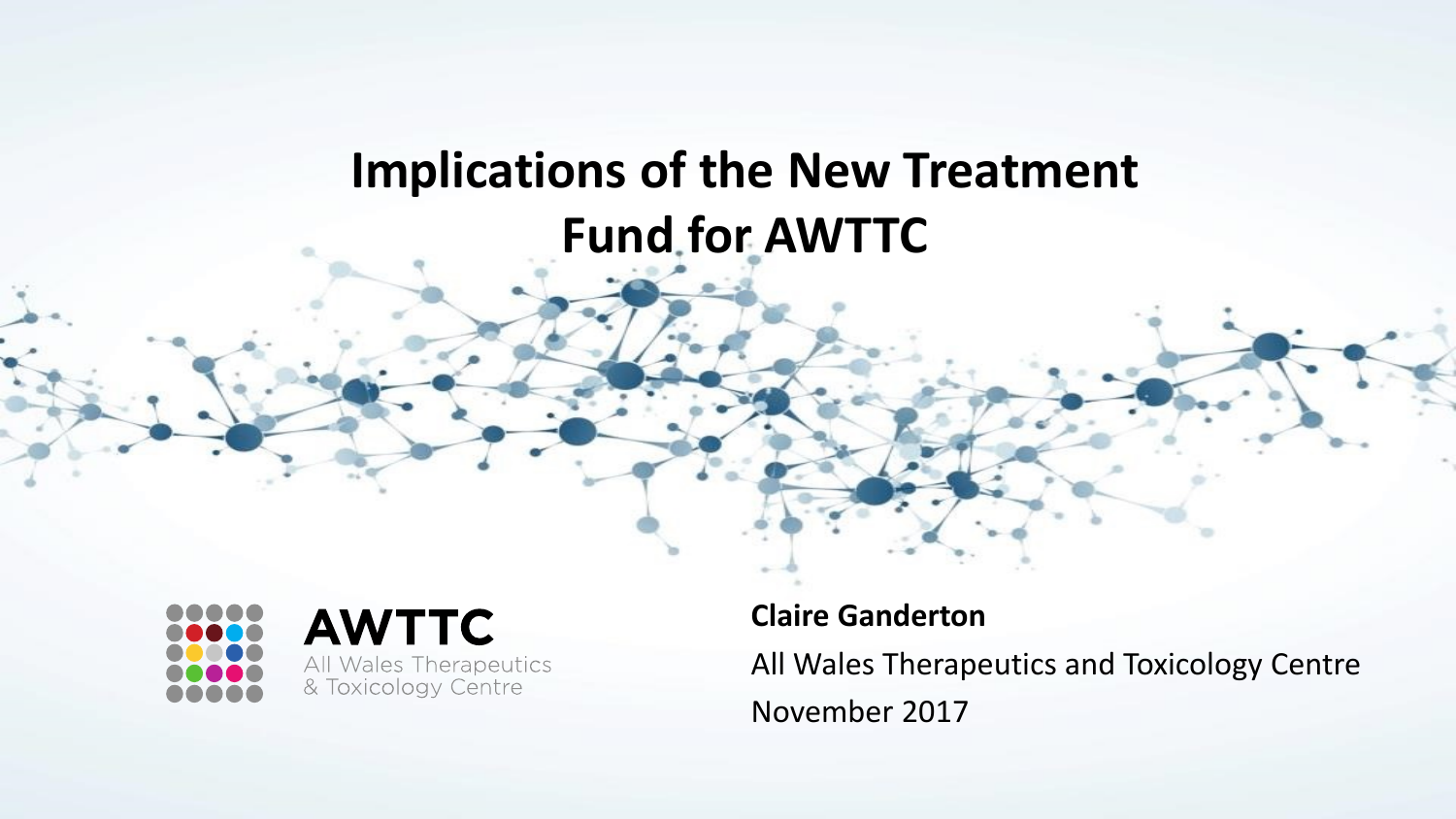# "New treatment fund, open for business" - says Health **Secretary**

The Welsh Government's new treatment fund is "open for business" with £80 million being made available over the life of this government to speed up access to the very latest medicines - Health Secretary Vaughan Gething has announced today.

**RELATED** 

 $\blacktriangleright$  New treatment

**LINKS** 

fund

Health and

social services

 $\triangleright$  10 January 2017

**TAGS** 

#### Tuesday 10 January 2017

A total of £12 million will be released to health boards with immediate effect, with a further £4 million being made available later. The fund will provide additional support of £16 million annually to help health boards in Wales speed up access to medicines recommended by the National Institute for Health and Care Excellence (NICE) and the All Wales Medicines Strategy Group (AWMSG).

Under the new system, all health boards in Wales will be required to make a NICE or AWMSG recommended medicine available no later than two months from the date the final quidance is published shortening the

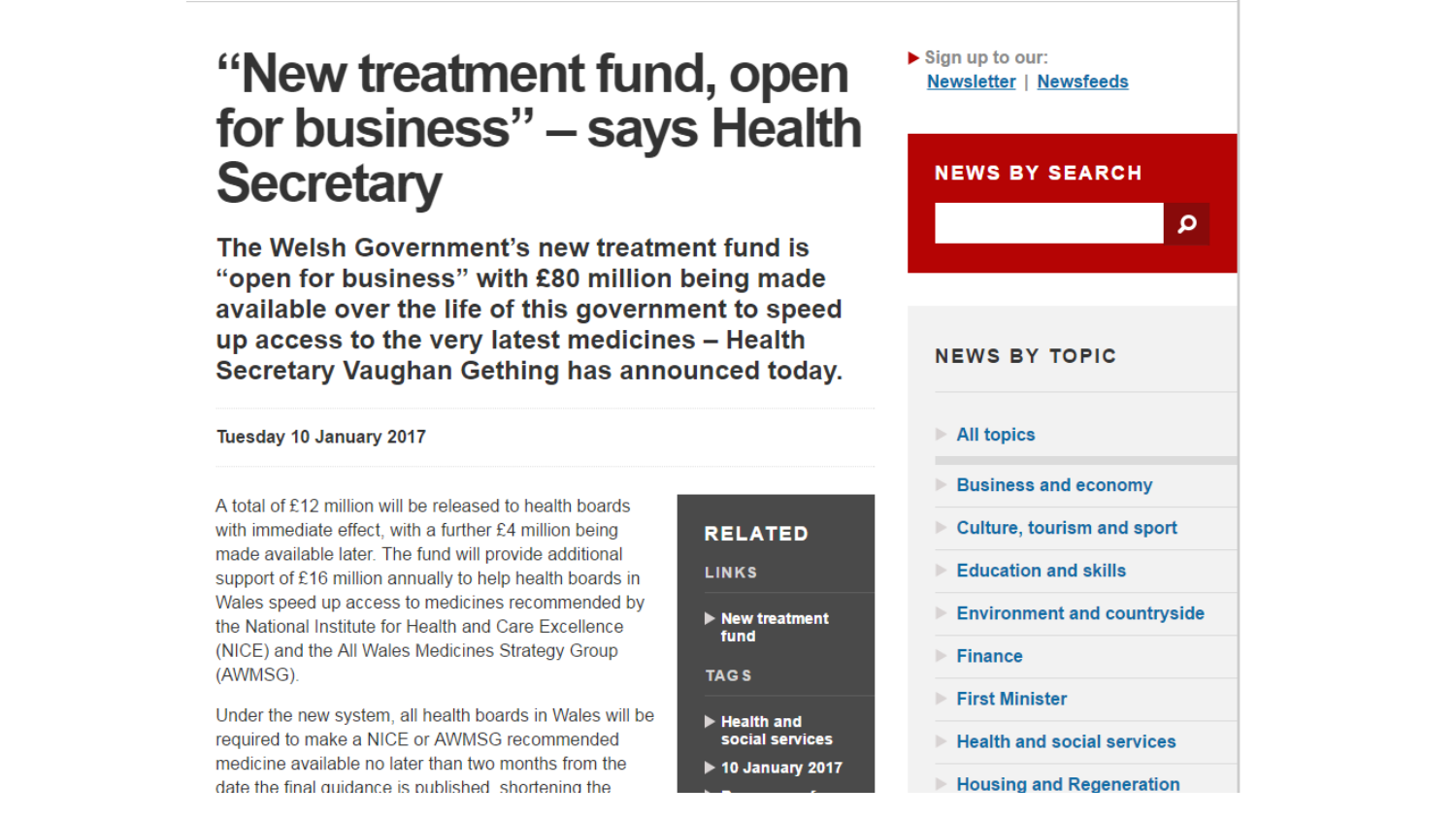## **New Treatment Fund**

- Help ease financial pressure for introduction of new medicines in NHS Wales
- £80 million; £16m per year across all HBs/Trust
- Faster & consistent availability of new medicines
	- within 60 days of FAD/FED/AWMSG publication
	- subject to PAS/CAA/MAA in place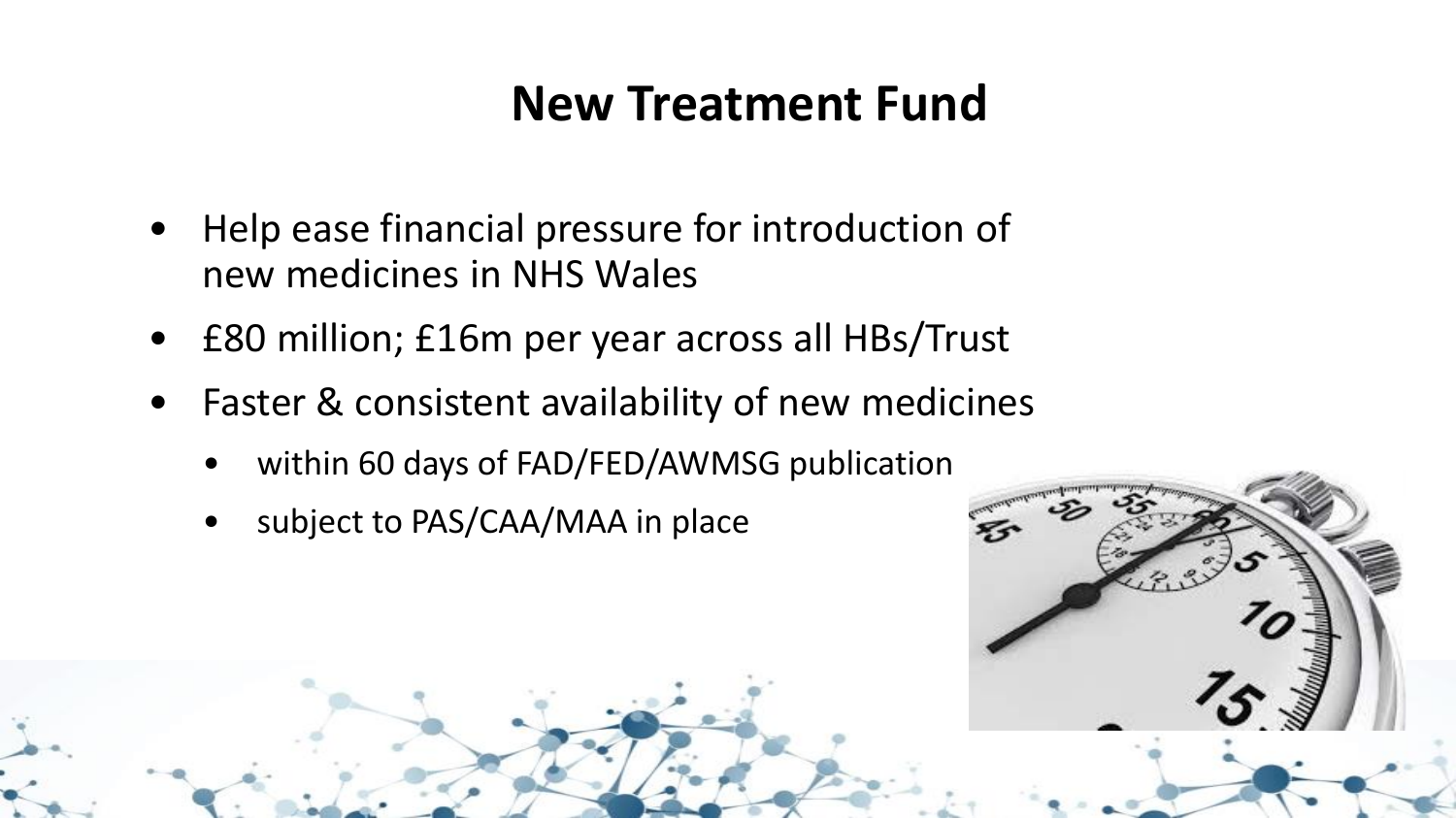# **New Treatment Fund (cont'd)**

- Considerable challenge to Health Boards/Trust
	- budget allocation
	- associated service delivery need
	- consider medicines management policies
- Early intelligence
- "Once for Wales"

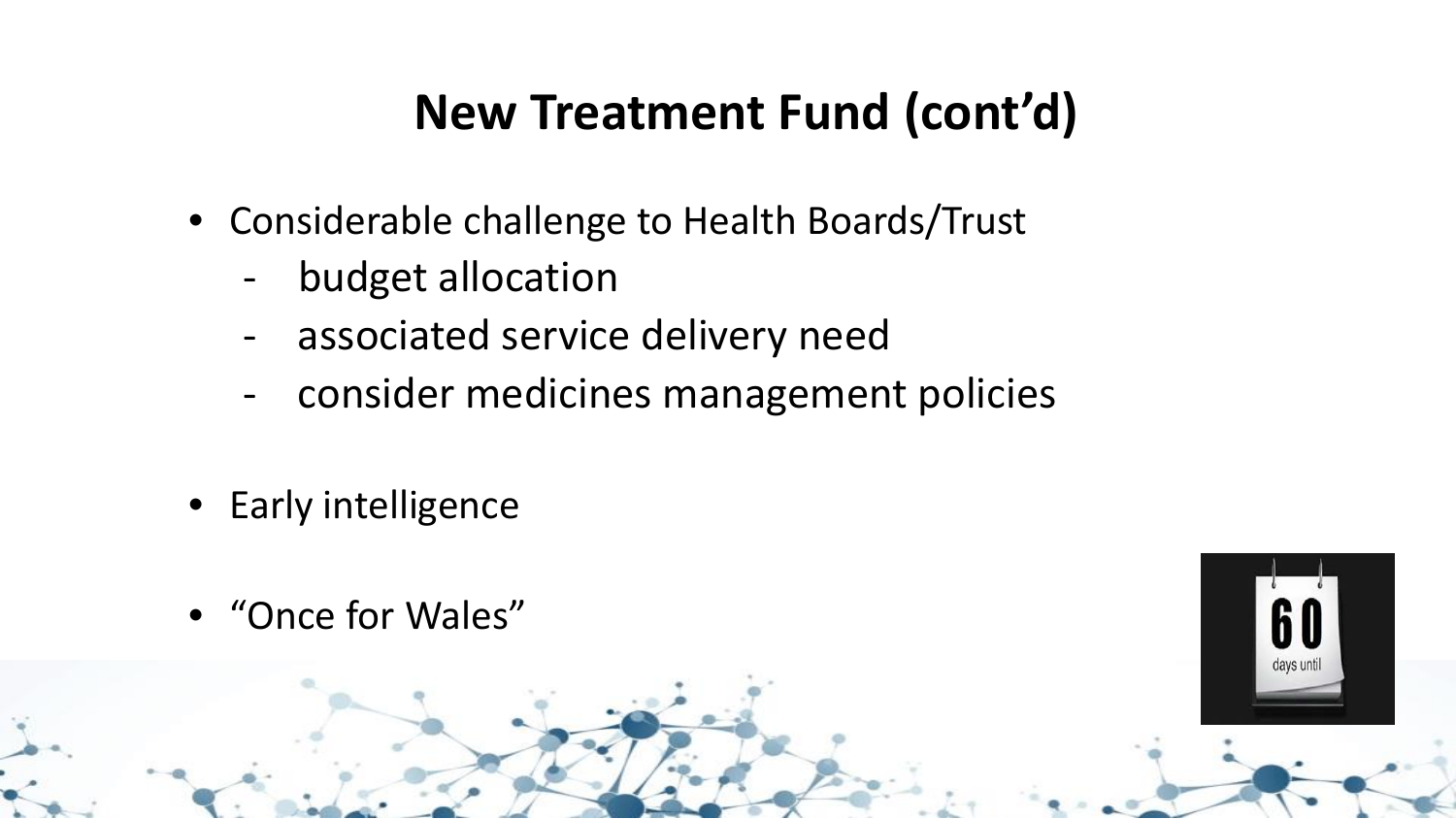### **AWTTC activities: overview**

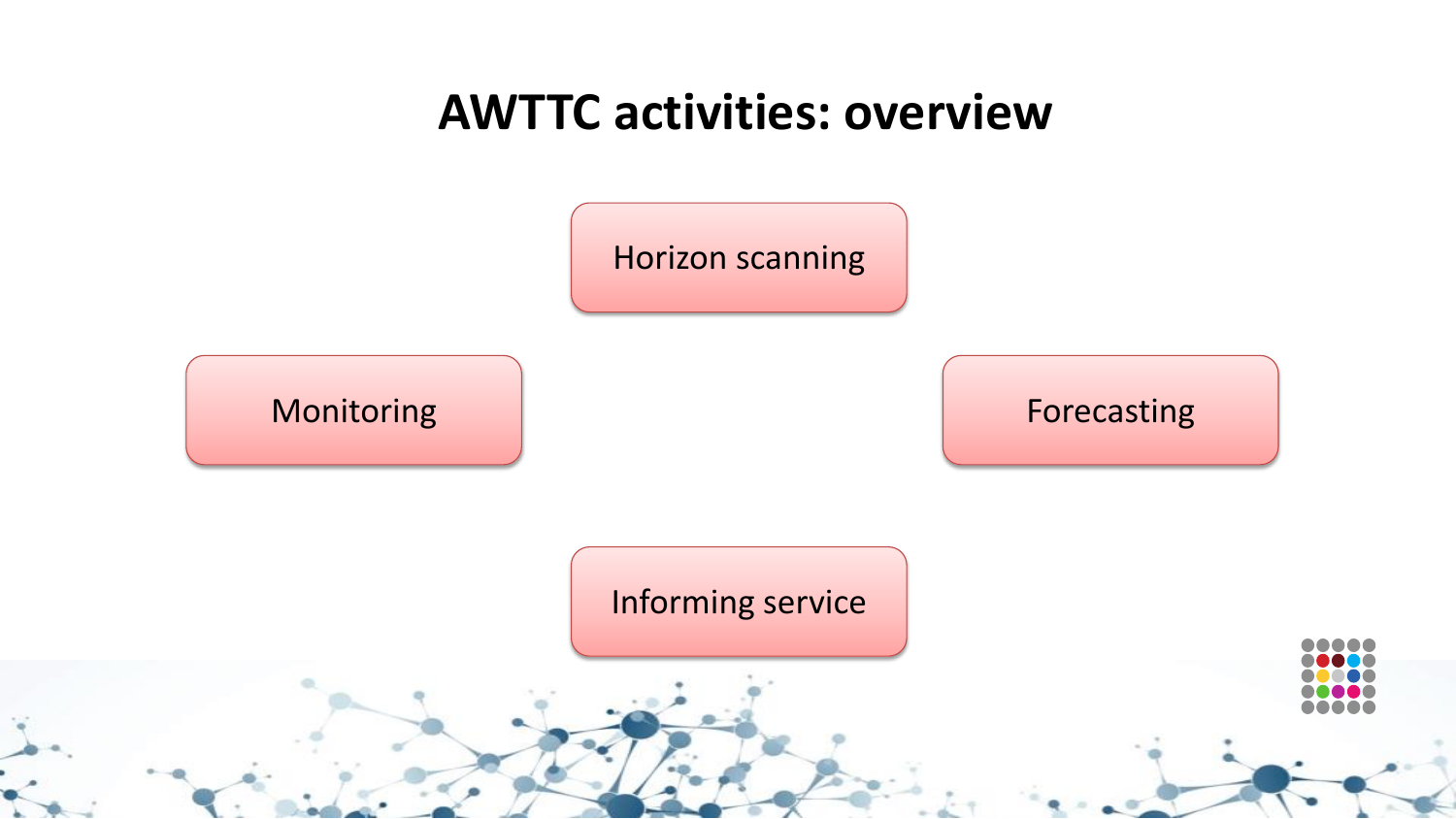# **Horizon scanning**

'*the systematic examination of potential threats, opportunities and likely future developments, including (but not restricted to) those at the margins of current thinking and planning.*'

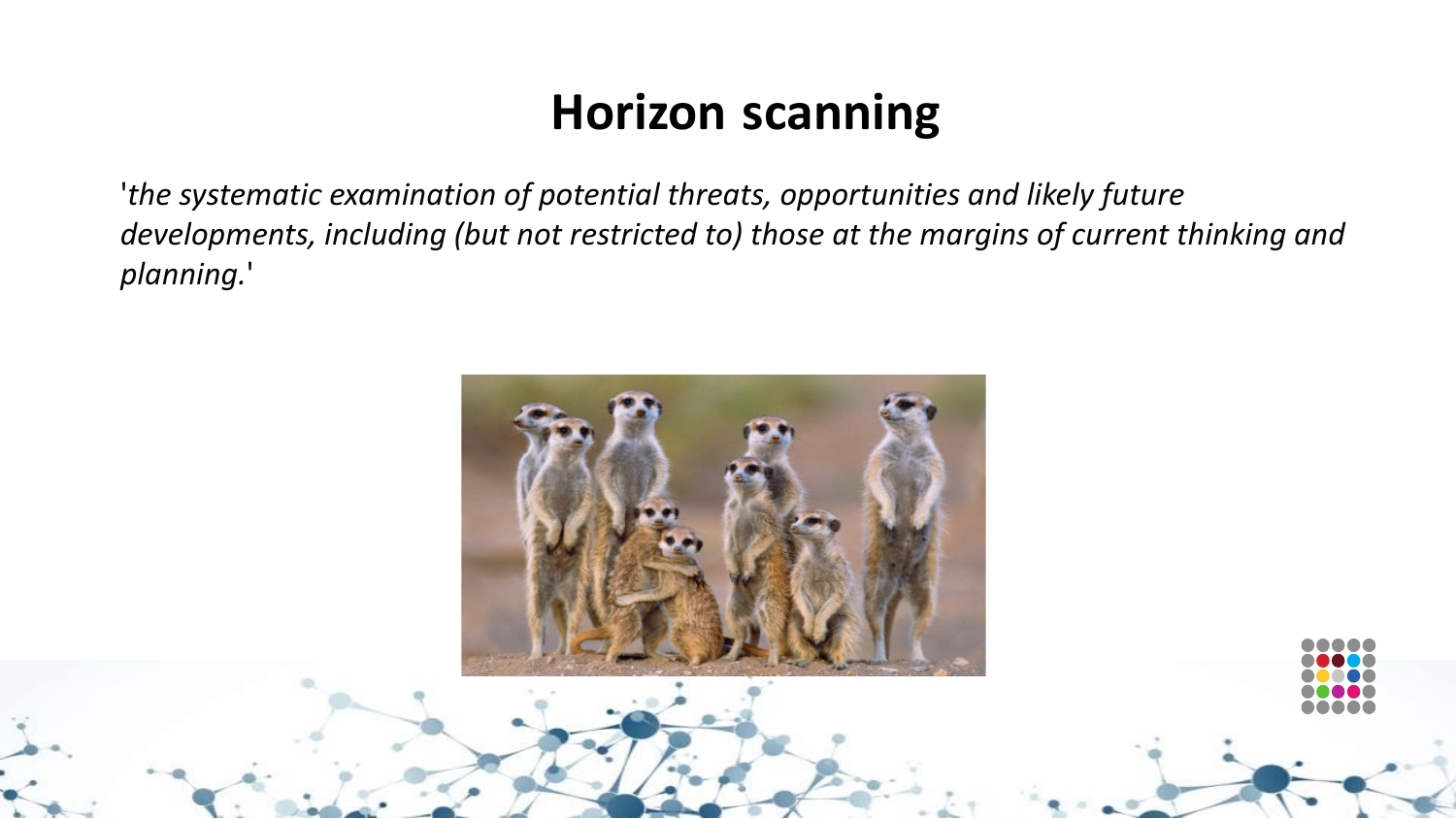# **Medicines horizon scanning**

- Identify new medicines in development
- Prepare for innovation e.g. ATMP
- Support managed entry of new medicines
- Assist associated financial planning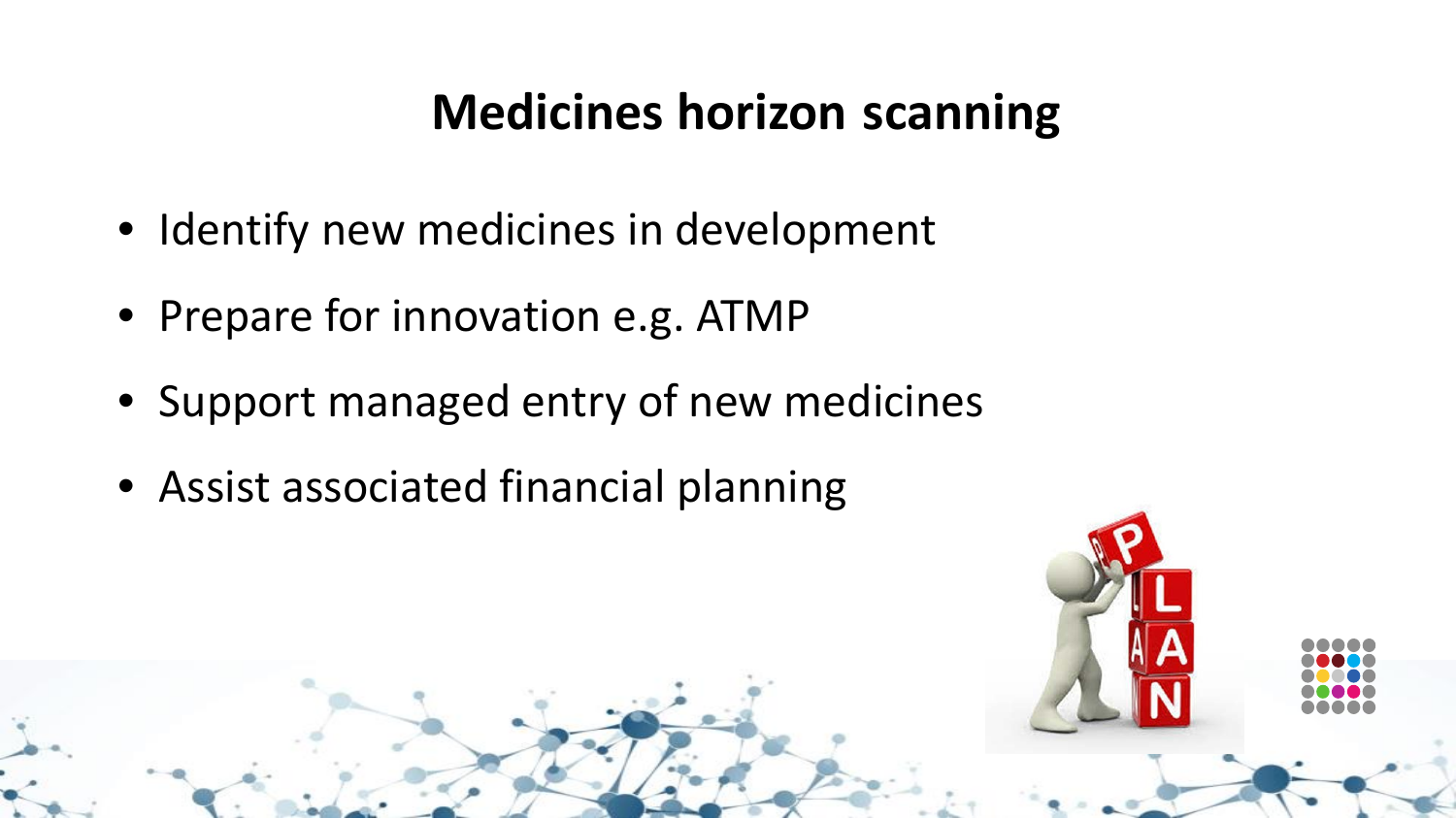# **Why is horizon scanning important in Wales?**

- For Health Boards/Trust
	- implementation of NICE/AWMSG advice
- For AWTTC
	- informs advanced financial forecasting
	- facilitates timely appraisal of new medicines
- For Welsh Government
	- investigate opportunity and threat
	- policy planning

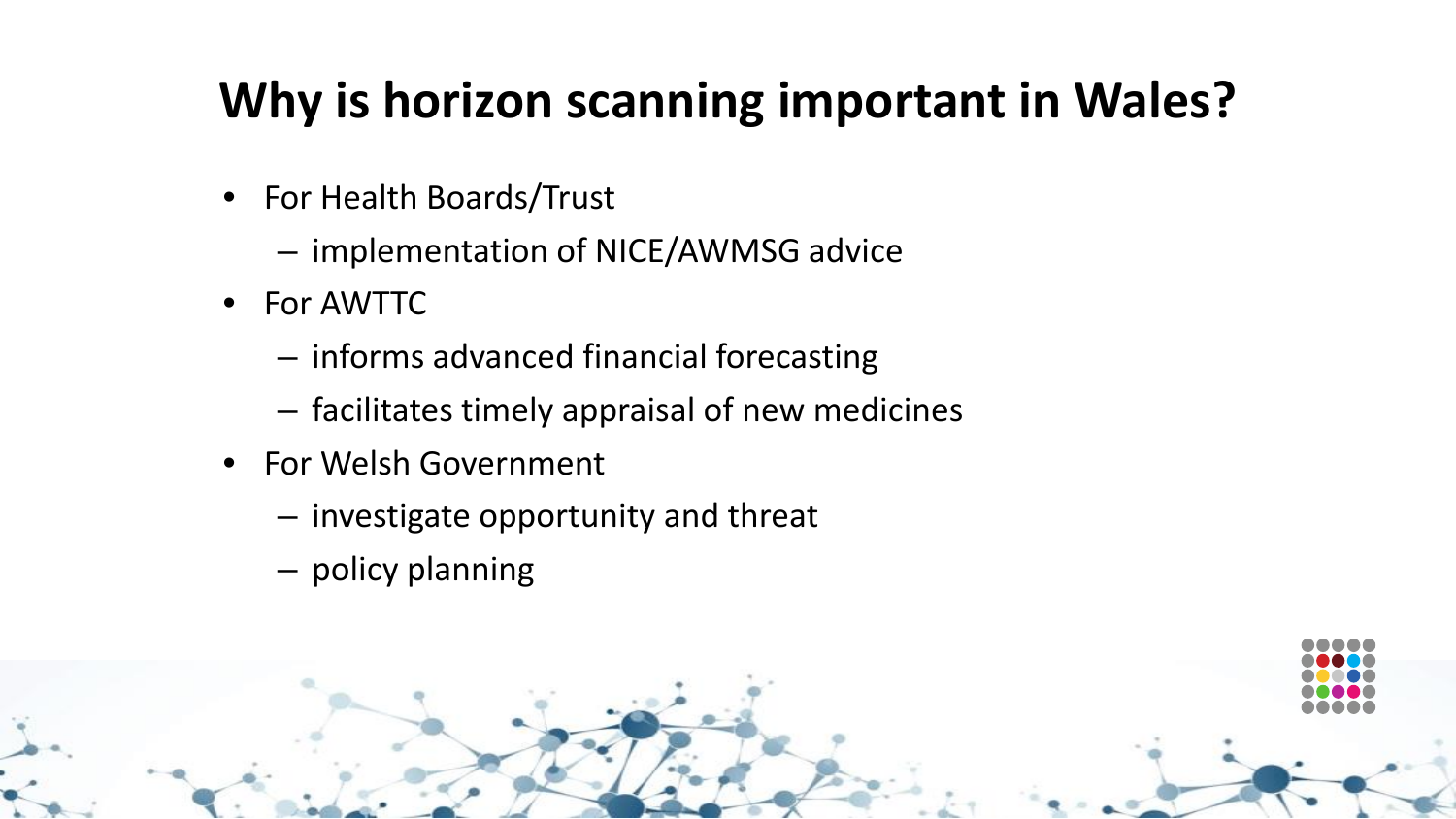# **AWTTC horizon scanning: identifying medicines for appraisal**

- Medicines tracked using horizon scanning sources
- Form A requested at CHMP positive
- Decision made whether meets AWMSG criteria for appraisal
- Early engagement →medicines appraised and AWMSG advice issued as close to licence as possible

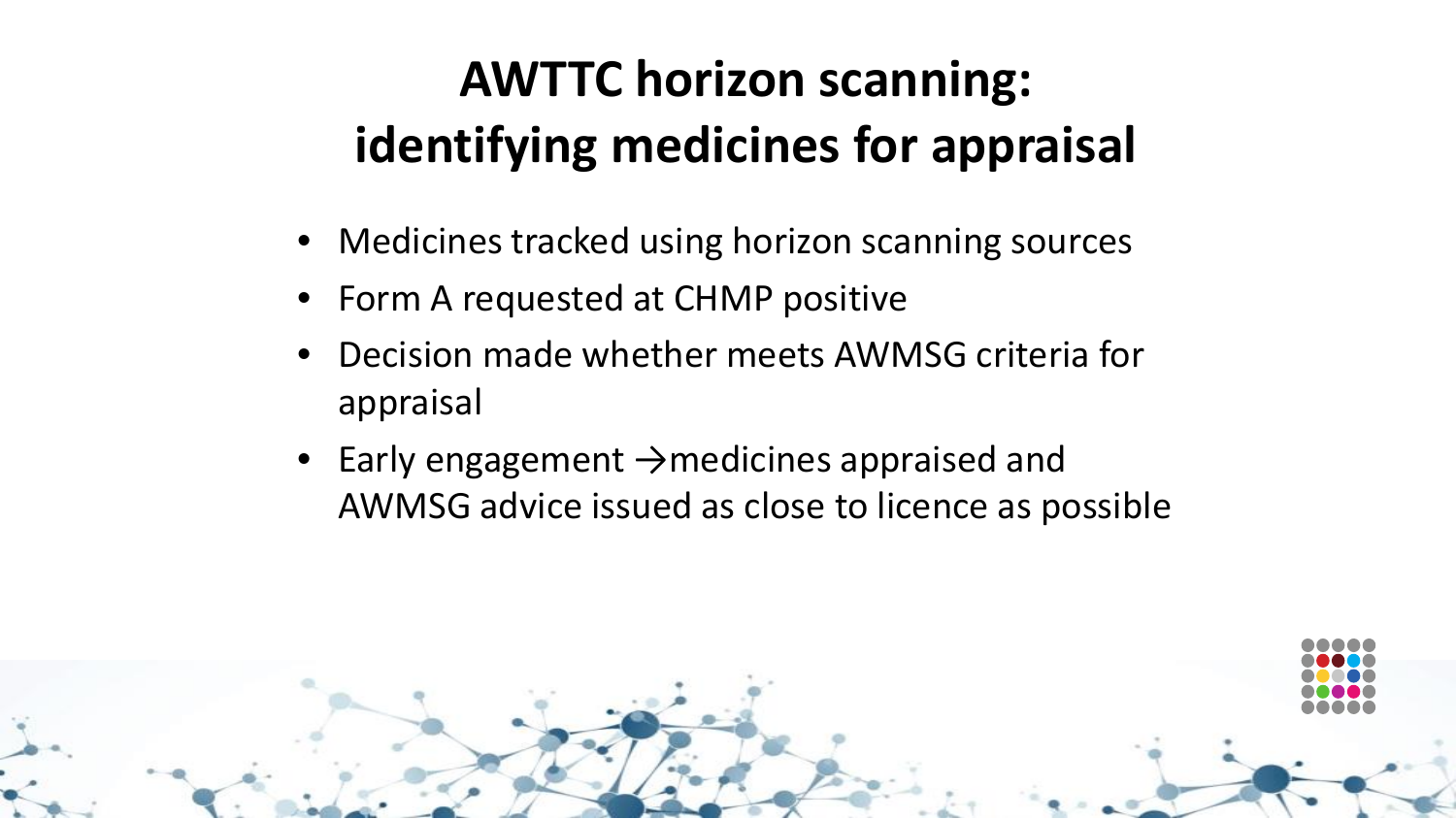**AWTTC horizon scanning: for forecasting and planning**

Medicines Horizon Scanning and Forecasting Group

AWTTC horizon scanning team

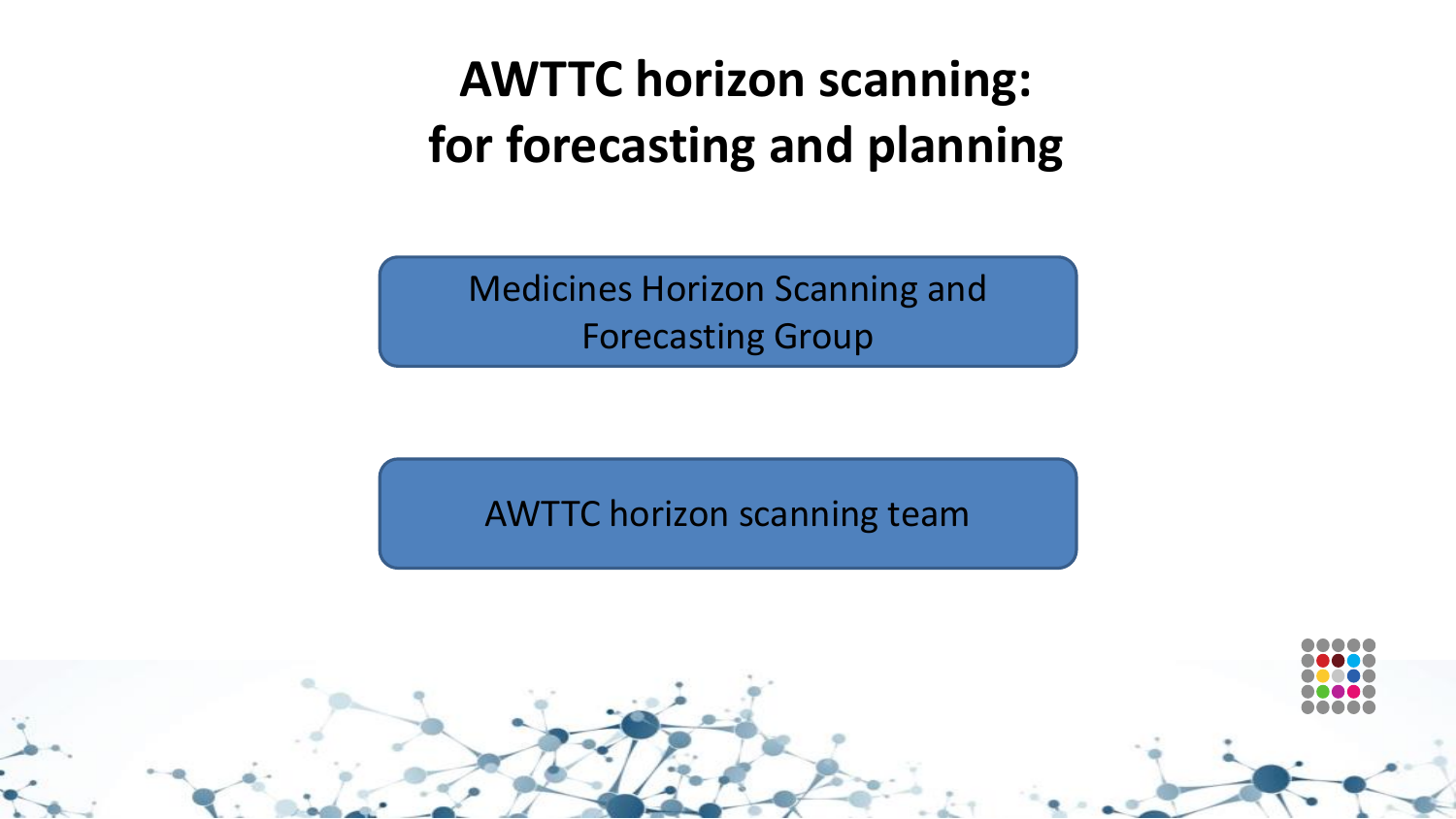#### **Medicines Horizon Scanning & Forecasting Group (MHSFG)**

- To advise, inform and review the actions of AWTTC within the realm of this group
- To agree the list of medicines considered to have a significant financial or service delivery implication for NHS Wales.
- Facilitate communication between AWTTC and appropriate clinical experts to inform on potential NHS Wales uptake of specific medicines.
- To provide feedback on group output to the All Wales Joint Pharmacy and Finance Group.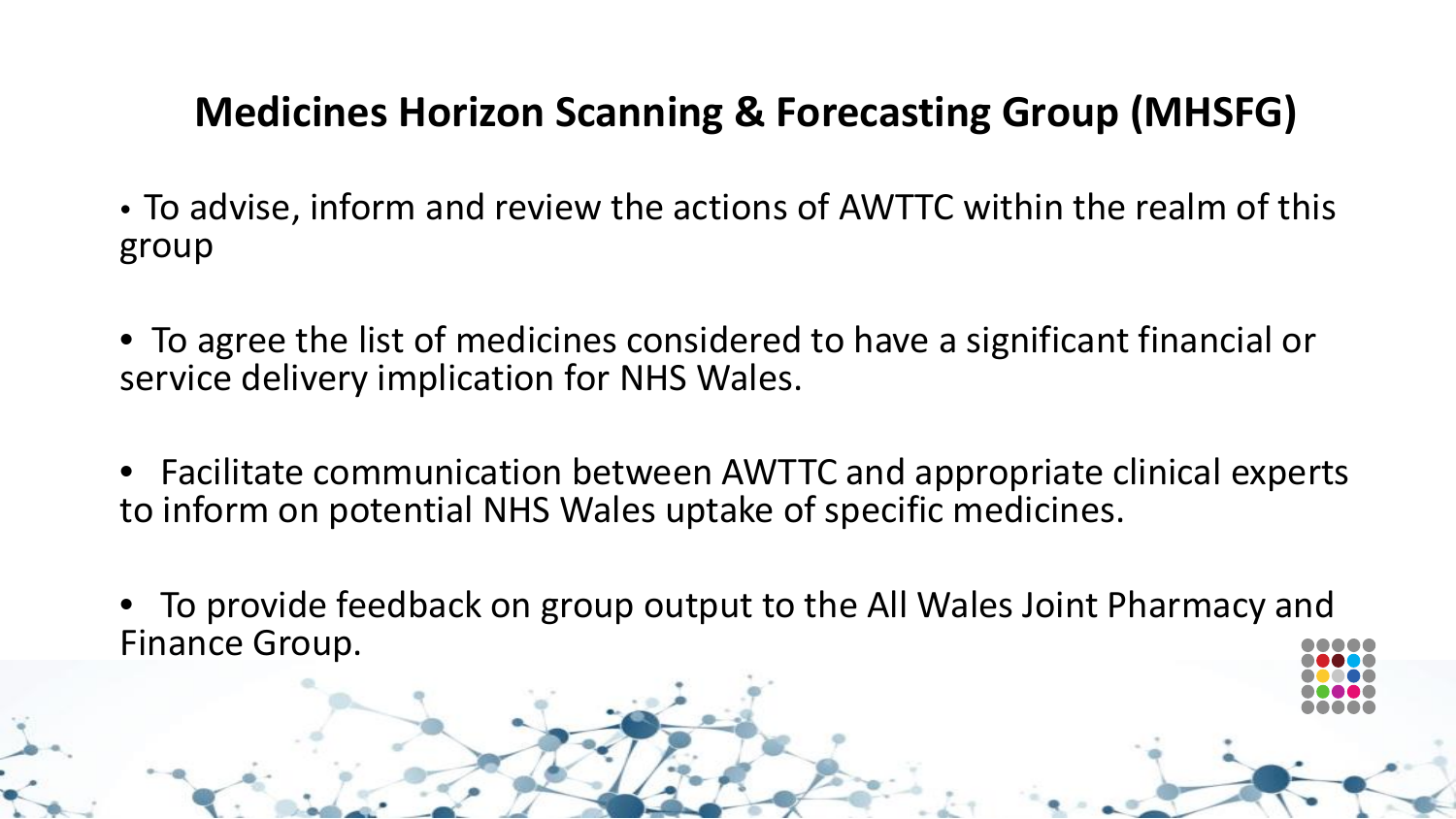#### **AWTTC Medicines Horizon Scanning & Forecasting**

- Identify new medicines likely to be launched within a 12 to 18 month horizon.
- Facilitate identification of a subset of these medicines
	- with a **high budget impact** and/or
	- have **significant implications for service delivery** e.g. ATMP
- Estimate potential budgetary implications of new medicines
- Disseminate forecasting information
- Progress electronic database hosting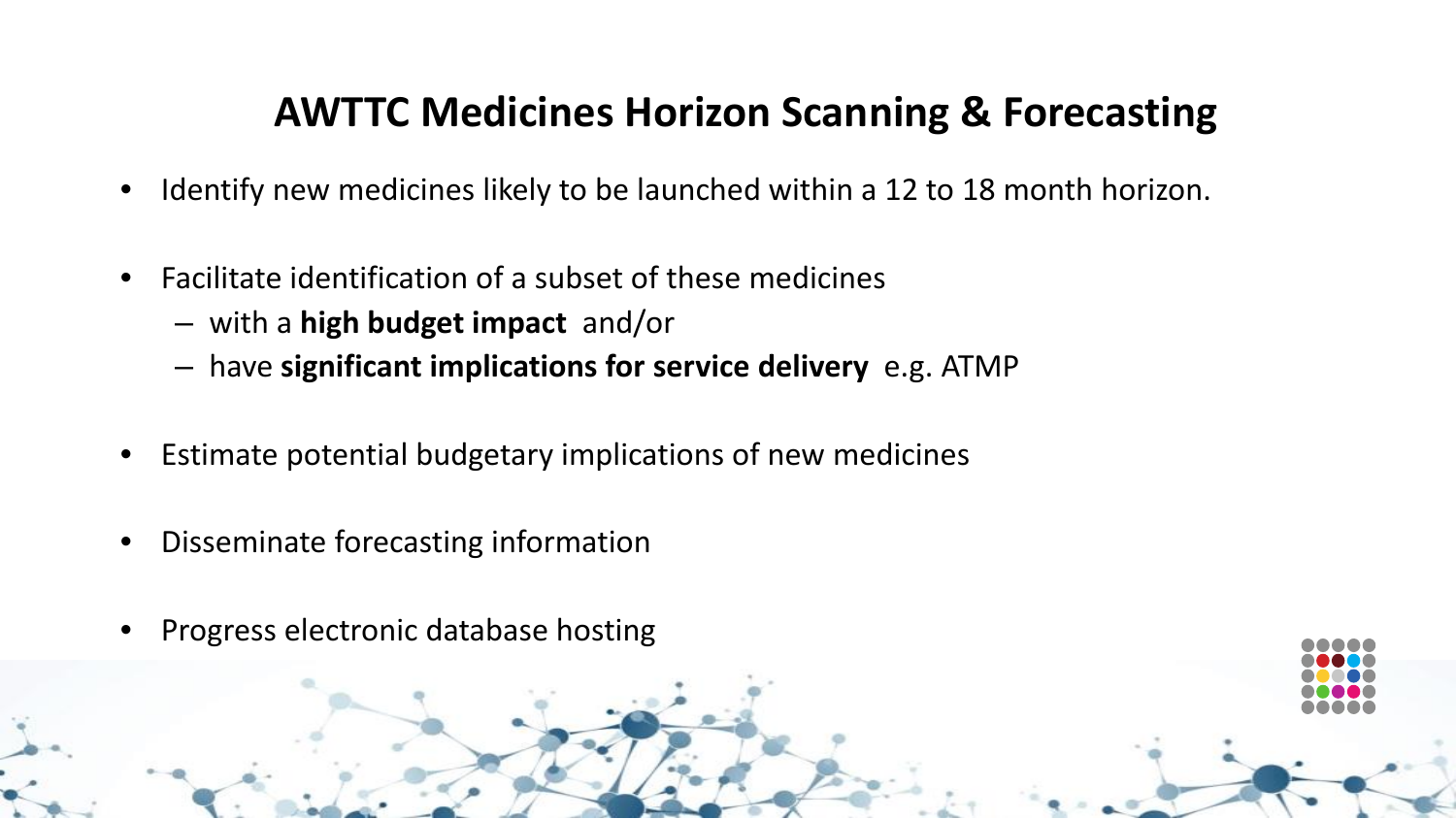# **AWTTC horizon scanning team**

- Working on 2018 and 2019 medicines per MHSFG
	- Horizon scanning sources, e.g. UK PharmaScan
	- Input from clinical experts
	- MHSFG
	- Industry
- Liaison with SMC
- AWTTC "vault" to share confidential information securely

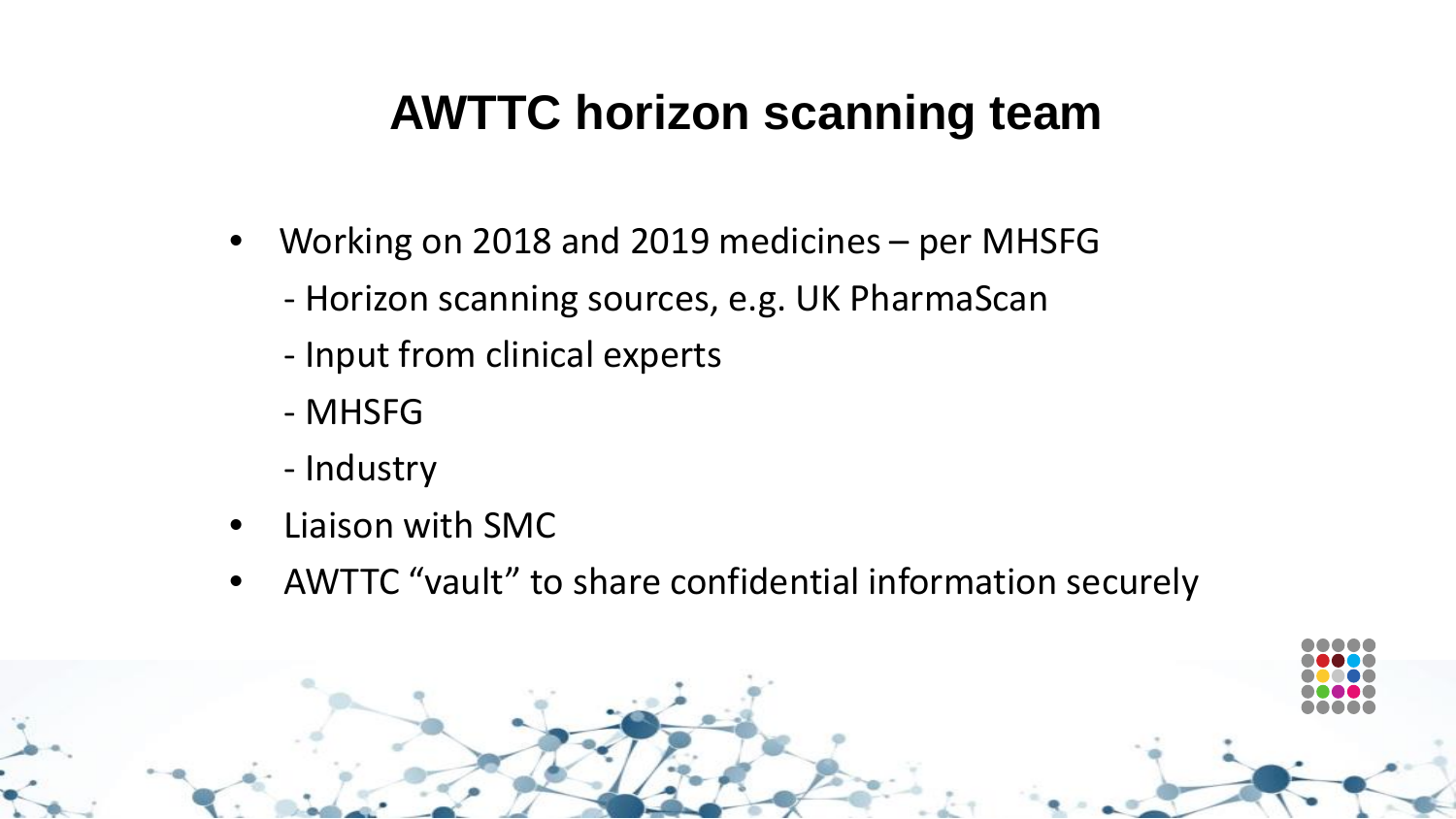|                                                       |          | <b>Current EU stage</b>    | Pre-registration (Filed) | <b>Regulatory procedure</b><br>▾∥ |                  |
|-------------------------------------------------------|----------|----------------------------|--------------------------|-----------------------------------|------------------|
| <b>Comparators</b>                                    |          |                            |                          | <b>Estimated MA filing</b>        |                  |
| suggested on<br>pharmascan                            |          |                            |                          | <b>Estimated licence date</b>     |                  |
|                                                       |          |                            |                          | <b>Estimated UK launch</b>        | 01/10/2013       |
|                                                       |          |                            |                          |                                   |                  |
| <b>Horizon Scanning reports</b>                       |          |                            |                          | No plans for UK launch            | $\Box$           |
|                                                       |          |                            |                          |                                   |                  |
| Q1:01/01                                              | Q2:01/04 |                            | Q3:01/07                 | Q4: 01/10                         | Q unknown: 31/01 |
| Search by pharmascan ID:                              |          |                            |                          |                                   |                  |
|                                                       |          |                            |                          |                                   |                  |
| <b>Drug Cost Upper est</b>                            |          | <b>Estimated eligible</b>  |                          | <b>Estimated Budget</b>           |                  |
| (per patient per year):                               |          | patient population:        |                          | Impact (Lower limit):             |                  |
|                                                       |          | <b>Eligible population</b> |                          | <b>Estimated Budget</b>           |                  |
|                                                       |          | <b>classification:</b>     |                          | Impact (Upper limit):             |                  |
| <b>Drug Cost Lower est</b><br>(per patient per year): |          |                            |                          |                                   |                  |
|                                                       |          |                            |                          |                                   |                  |
| <b>Drug Cost</b>                                      |          |                            |                          | <b>Budget Impact</b>              |                  |
| <b>Classification:</b>                                |          |                            |                          | classification:                   |                  |
|                                                       |          |                            |                          |                                   |                  |
| Service Impact:                                       |          | Sources:                   | ▾╎                       | <b>Horizon Scanning Query</b>     |                  |
|                                                       |          |                            |                          |                                   |                  |
| <b>Cost Information:</b>                              |          |                            |                          |                                   |                  |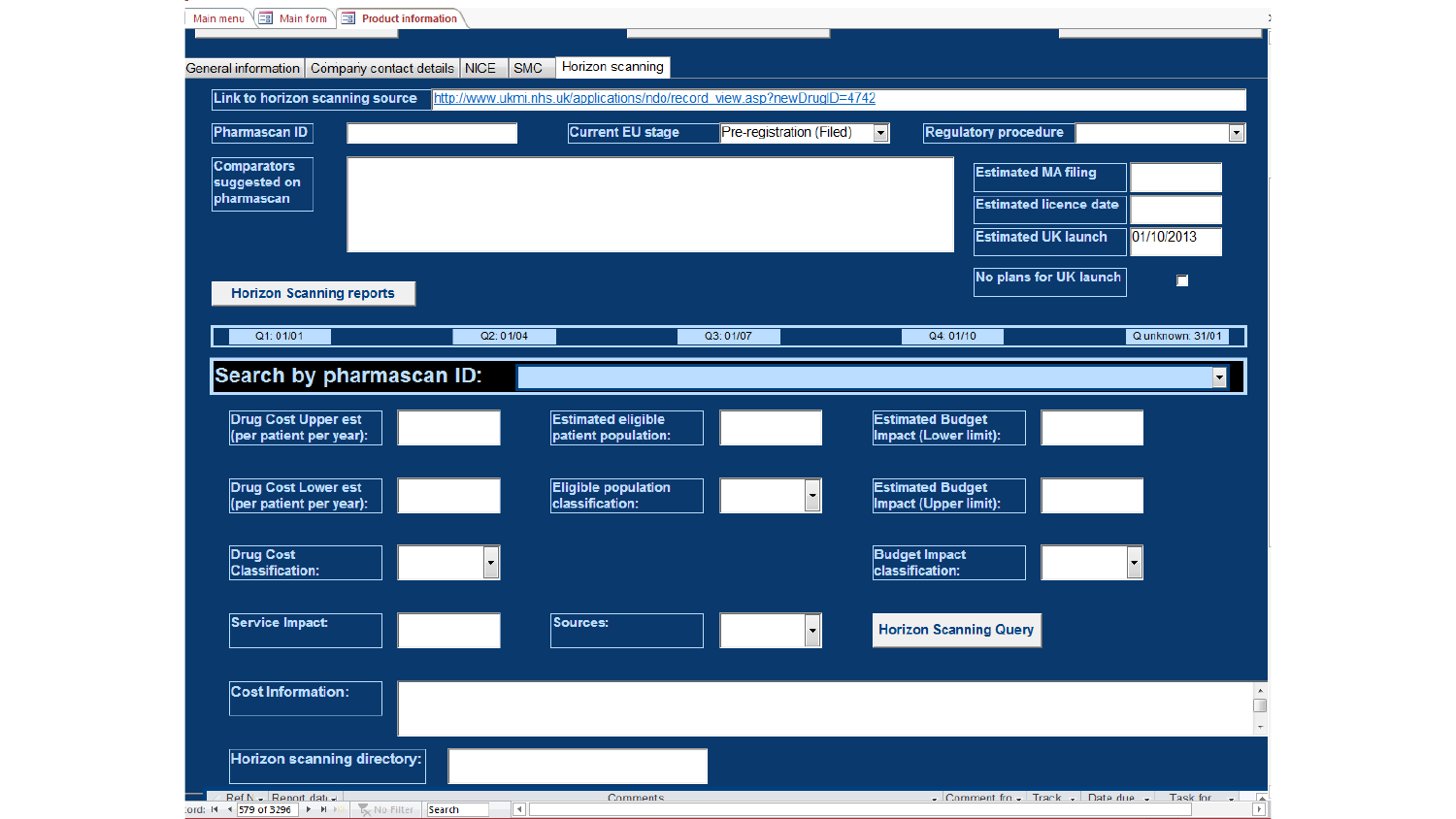# **AWTTC horizon scanning: moving forward**

- Reports for service and WG
- Review AWTTC process
- Clinical experts
	- Identification
	- Engagement
- Work closely with the service via MHSFG
- Increased intelligence from NICE
- Encouraging AN submission via secure portal (where info not available elsewhere, e.g. on UK PharmaScan)

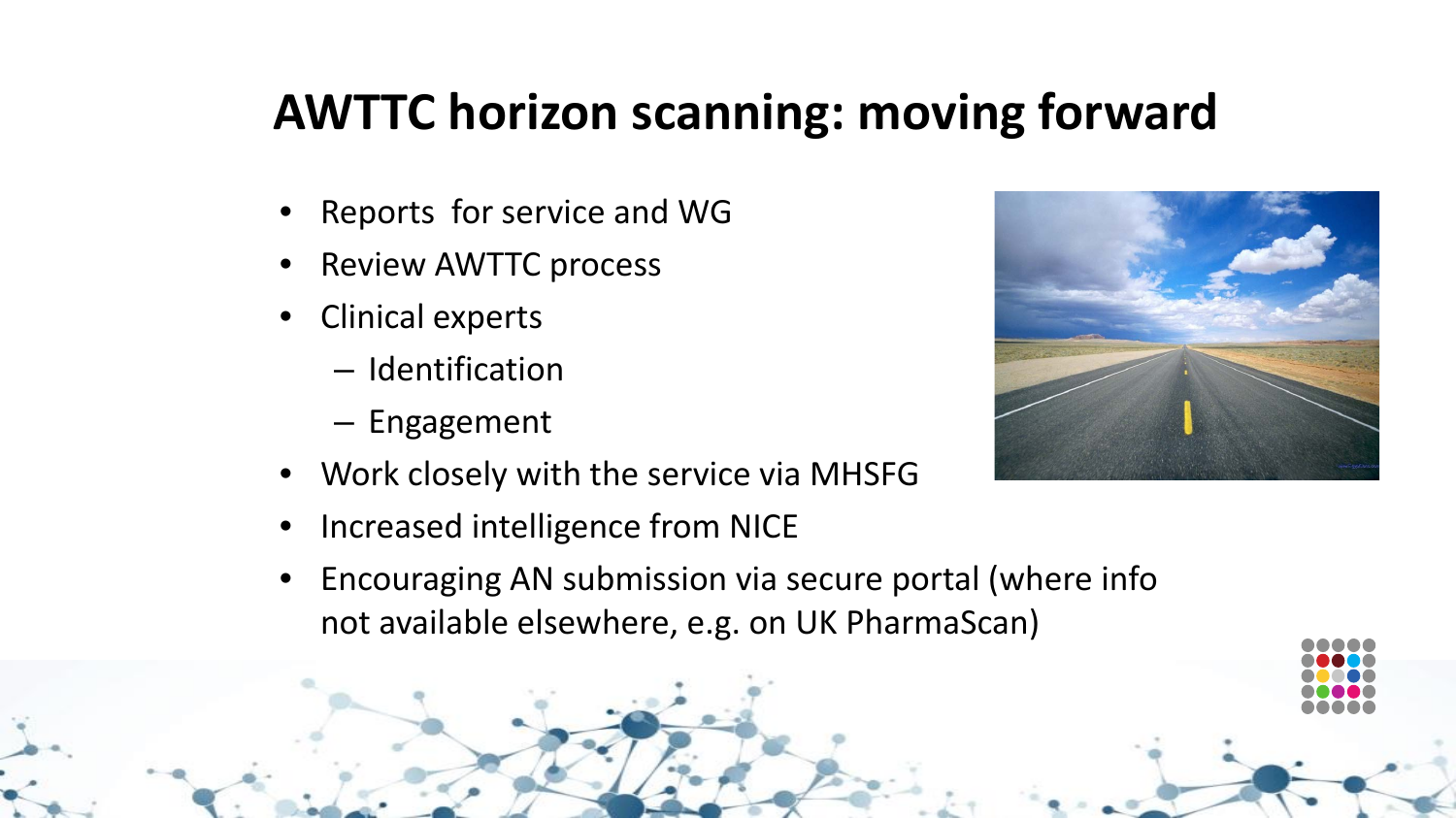

# **Some challenges**

- Horizon scanning allows early identification of new medicines, however:
	- Medicine may not get a marketing authorisation
	- The licensed and appraised indications may be different
	- The medicine may not be recommended by NICE/AWMSG
	- Patient numbers difficult to predict
	- Identifying treatment pathways
	- Cost data difficult to obtain
	- PAS prices and issues with confidentiality
	- Identifying industry contacts
	- Identifying appropriate experts within Wales

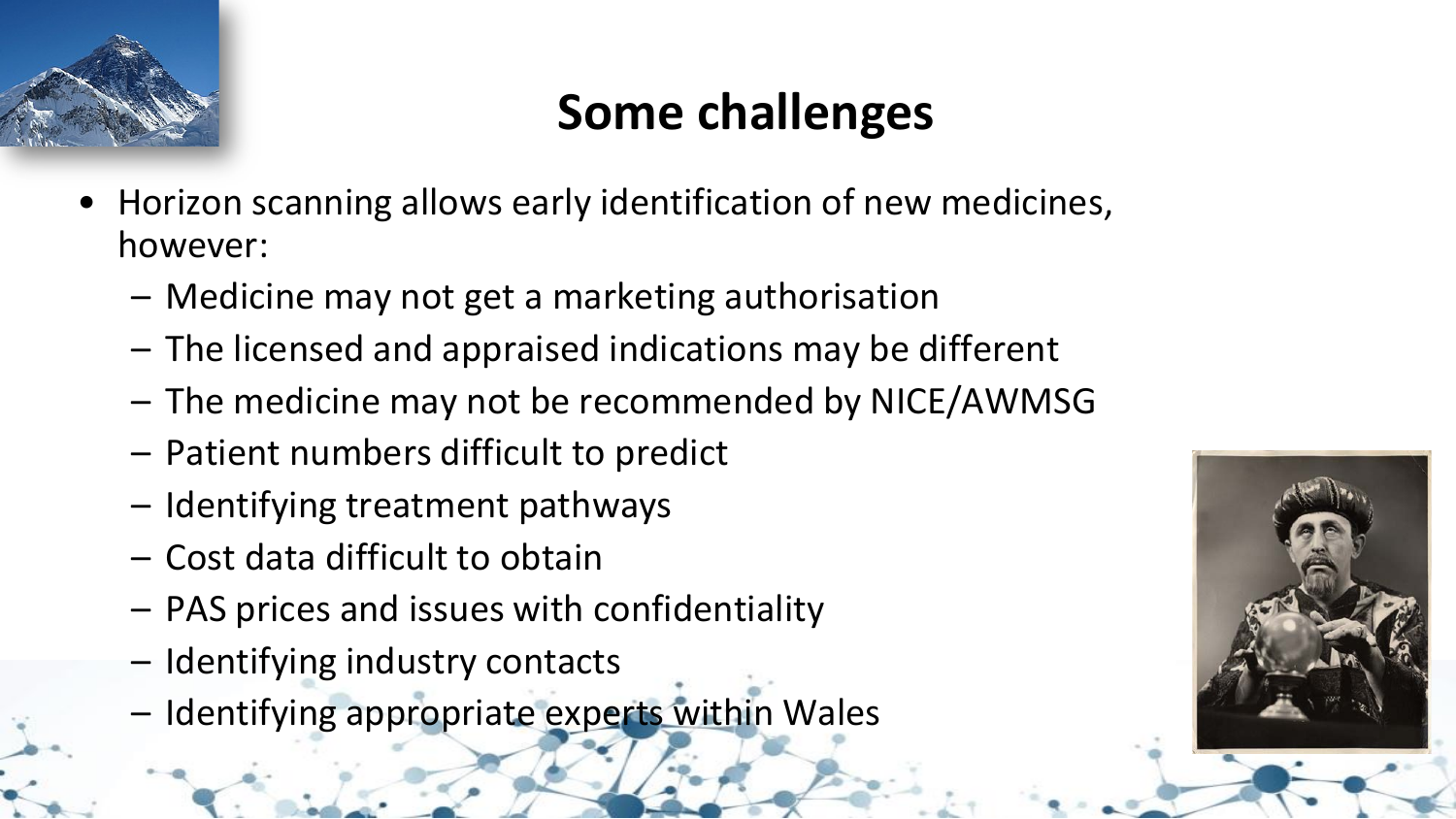# **Collaboration**